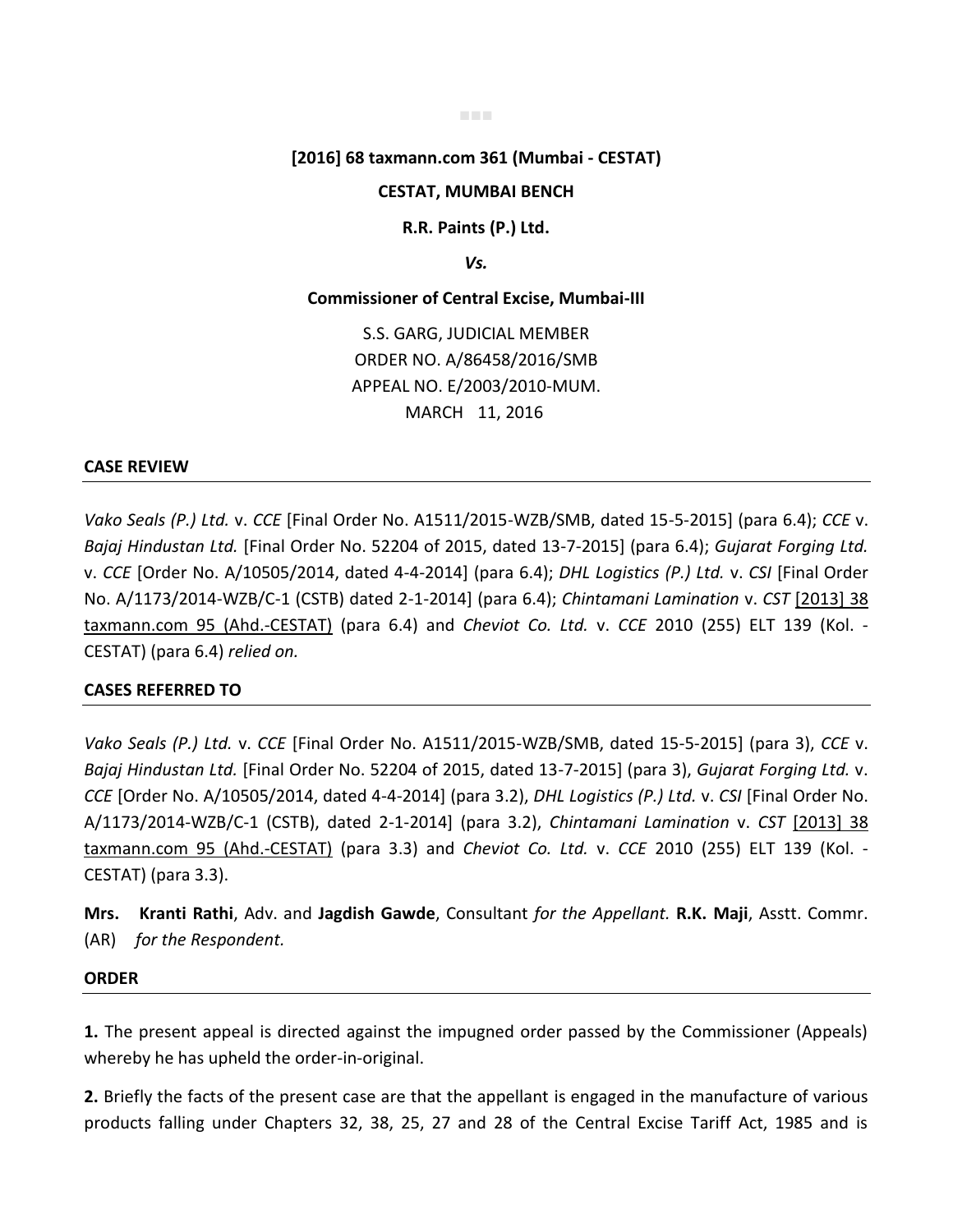availing the facility of cenvat credit on inputs, capital goods and input services under Cenvat Credit Rules, 2004. The CERA audit was conducted at the premises of the appellant and they have observed that the appellant has availed and utilized service tax credit of Rs.2,80,538/- wrongly because the input services involved is pertaining to construction of shopping complex situated outside the factory premises during the period from June 2007 to December 2007. Thereafter a show cause notice was issued. The appellant filed reply refuting the allegations in the show cause notice and thereafter the Assistant Commissioner passed order dated 28.1.2010 confirming the demand and thereafter the appeal was filed by the appellant before the Commissioner (Appeals) who upheld the adjudication order. Aggrieved by the said order, the appellant has filed the present appeal.

**3.** The learned counsel for the appellant submitted that in the impugned order, the learned Commissioner (Appeals) has held that the said construction was carried outside the factory premises. In fact the said construction was done within the central excise registered premises i.e. within the compound of the appellant's factory. He also submitted that all the expenses of construction and taxes including service tax were borne by the appellant. The relevant TR-6 challan for the service tax paid was received by the appellant from the service provider i.e. M/s. Swastik Construction, and the entries for having paid the service tax were made in the statutory records giving the details of service provider and documents of input service i.e. RG-23A (Part II) have also been submitted along with the appeal. He further submitted that all the relevant documents and records including the layout of the factory premises were submitted to the adjudicating authority, but the adjudicating authority failed to consider these facts while passing the order. He also submitted that the alleged demand has been confirmed on the ground that the credit availed was not in relation to the manufacture of the goods whereas it is not in dispute that the said premises was used by the appellant for the purpose of and in relation to their activities relating to business. In support of this submission, he relied upon the following decisions of the Tribunal:—

- (*i*) *Vako Seals (P.) Ltd.* v. *CCE* [Final Order No. A/1511/2015 WZB/SMB, dated 15-5-2015
- (*ii*) *CCE* v. *Bajaj Hindustan Ltd.* [Final Order No. 52204 of 2015, dated 13-7-2015]

**3.1** The learned counsel further submitted that the credit involved in the show cause notice was for the period 2007 i.e. prior to amendment to Cenvat Credit Rules, which came into force on 1.4.2011. The definition of 'input services' up to 31.3.2011 covered within its scope of the services used by an assessee in relation to his business activities. It was only after the amendment w.e.f. 1.4.2011 that the construction services were taken out of the definition of 'input services'.

**3.2** He further submitted that the impugned order confirming the demand has travelled beyond the scope of the allegations made in the show-cause notice and, therefore, deserves to be set aside. For this, he placed reliance on the following decisions of the Tribunal:—

- (*i*) *Gujarat Forging Ltd.* v. *CCE* [Order No. A/10505/2014, dated 4-4-2014]
- (*ii*) *DHL Logistics (P.) Ltd.* v. *CST* [Final Order No. A/1173/2014-WZB/C-1 (CSTB), dated 2-7-2014)